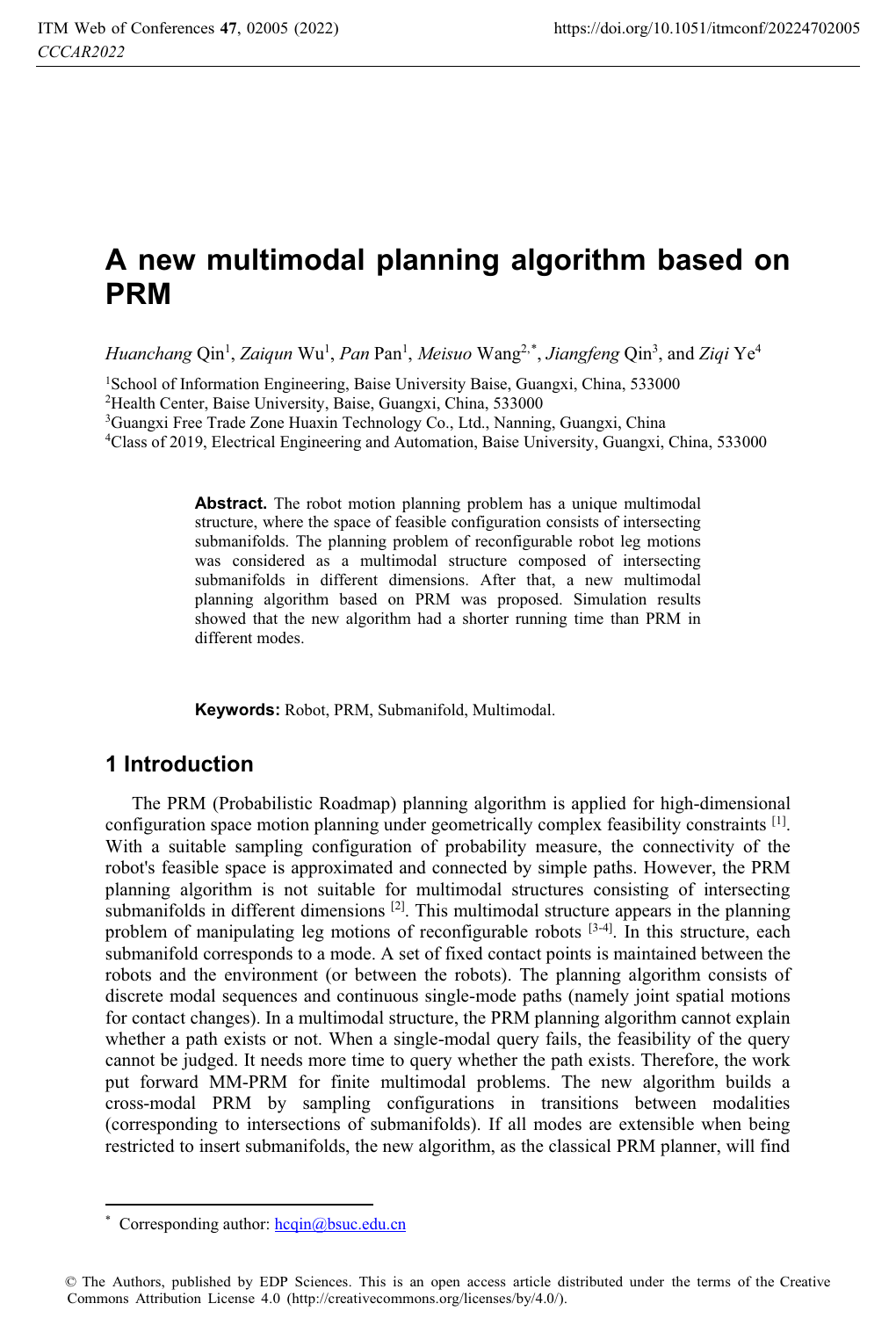a feasible path with an improved convergence rate. It is determined that the expected running time is finite, with finite variance.

#### **2 PRM planning algorithm and non-extended space**

The PRM planning algorithm approximates the connectivity of a feasible subset of robot configuration space  $\mathbb Z$  using a configuration roadmap (called milestone) connected by simple paths (usually straight lines). Meanwhile, the concept of expansion degree is introduced to characterize the convergence rate of the roadmap.

The expansion degree of  $\mathbb Z$  is measured by three parameters  $\varepsilon, \alpha, \beta \ \ (\varepsilon, \alpha, \beta \in$  $[0,1]$ ). These values depend only on the relative volume of some subset of  $\mathbb Z$ , rather than the dimensionality. If all three parameters have positive values, then  $\mathbb Z$  is extended; otherwise,  $\mathbb Z$  is non-extended [5-6]. In all extension spaces, the query probability of the basic PRM planning algorithm decreases exponentially as the roadmap grows. Larger  $\varepsilon, \alpha, \beta$  leads to a larger convergence rate.

In a multimodal structure,  $\mathbb Z$  is non-extended if a cusp is included ( $\varepsilon = 0$ ). However, PRM still works well in a position far from the cusp because the structure is expanded to maintain its connectivity after removing the tiny areas around the cusp. If it contains the regions in different dimensions ( $\alpha = 0$  or  $\beta = 0$ ), then  $\mathbb Z$  is also non-extended. For example, a PRM planner cannot find a path connecting the 2D regions even in an arbitrary time in a space consisting of two 2D regions connected by a 1D curve.

Variable dimensions are inherent in the multimodal problem structure. If the number of modalities is finite, then the submanifolds with joint forms can be enumerated from the problem definition. However, the number can be enormous.

#### **3 Definition of robot multimodal problem**

A hybrid system must be planned in major planning problems, where the state space consists of a discrete finite (or countably finite) set called the modal space. In other words, the system moves between sets and modalities. Depending on different current modalities, the robot is constrained to traverse some lower-dimensional subspace of the actual space.

A robotic system with contact moves between modalities, where each modality defines a contact state. For example, this concept was applied for leg movements in Ref. [10], where the modality refers to a set of footholds constraining the foot on the ground. The mutual transition of the modalities ensures walking. Manipulation planning also exhibits a multimodal structure. When a robot pushes an object at a fixed point of contact, it traverses the same modality. However, the robot has to go through the specified modal without contact before reaching the modal of new points. Different from traditional robotic motion planning algorithms, multimodal planner reaches the goal through discrete mode conversion sequence, thus achieving continuous path within each modality.

It is considered that a robot can move between finite sets  $\sum$  of modalities, where each modality  $\psi \in \sum$  corresponds to a specific feasible space  $\mathbb{Z}_{\psi}$  ( $\mathbb{Z} = \bigcup_{\psi \in \sum} \mathbb{Z}_{\psi}$ ). It is denoted that  $q$  is a certain configuration of the robot in the modality  $\Psi$ . The robot must plan a path in the feasible space  $\mathbb{Z}_{\psi^*}$  for the configuration  $q^*$  in  $\mathbb{Z}_{\psi} \cap \mathbb{Z}_{\psi^*}$ , thus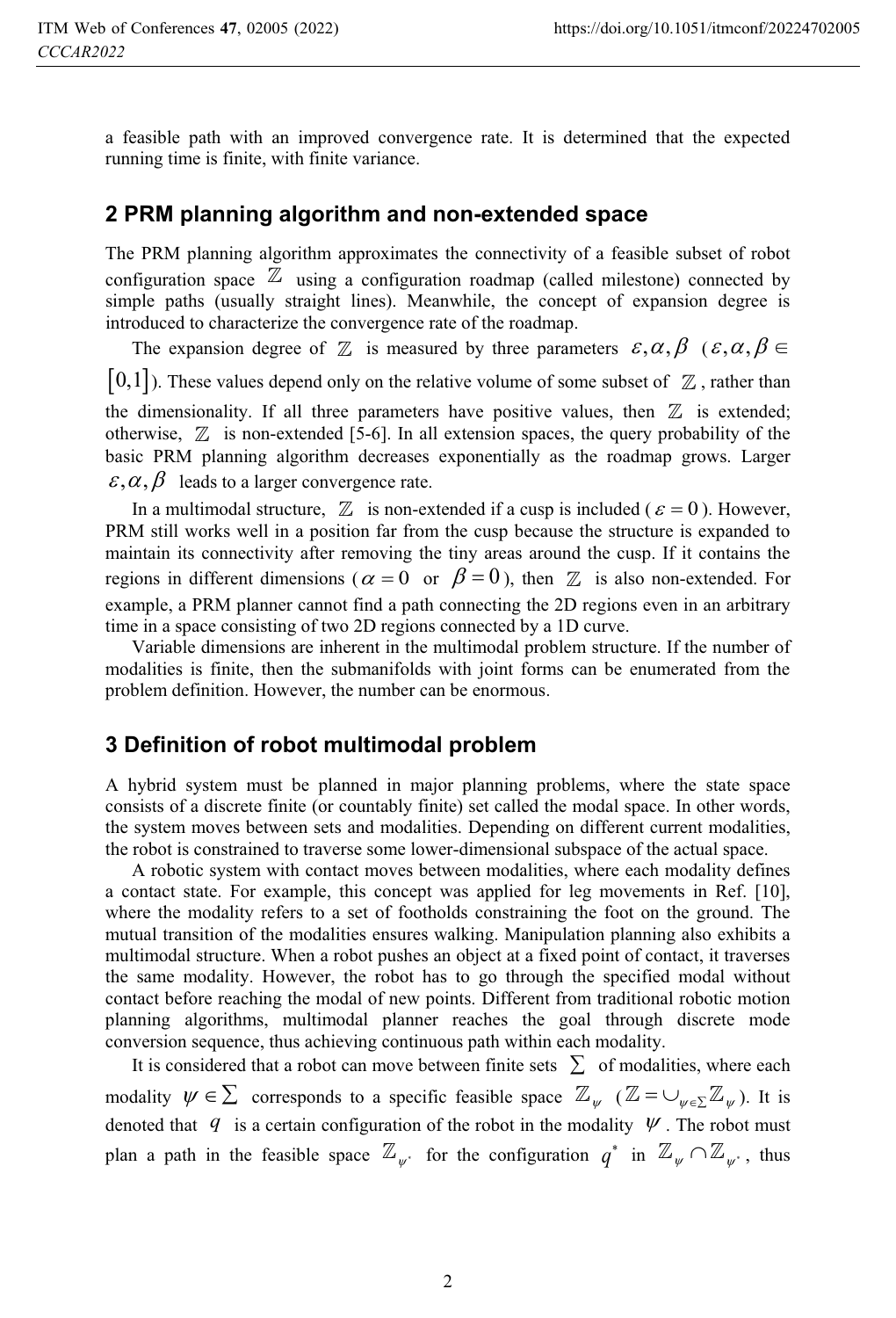switching to the new modality  $\psi^*$ . Wherein  $\mathbb{Z}_{\psi} \cap \mathbb{Z}_{\psi^*}$  is the transition region between  $\psi$  and  $\psi$ <sup>\*</sup>;  $q^*$  the transition configuration. A modality has two feasibility constraints.

(1) Dimensionality reduction constraint is often expressed as Eq.  $\delta_{\psi}(q) = 0$ , which defines submanifold  $\mathbb{R}_{w}$  as a set of configurations satisfying these constraints.

(2) Volume reduction constraint is often expressed as  $\Box_{w}(q) > 0$ . This may lead to null of  $\mathbb{Z}_{\psi}$ . Otherwise, it has the same dimension but a smaller volume.

In robot leg motions,  $\psi$  is defined by a set of fixed steps;  $\mathbb Z$  can be embedded in the configuration space  $\mathbb C$ , consisting of the base parameters of the free-floating robot and the joint angles of the robot. A submanifold of lower dimension excluding singularities  $\mathbb{C}_{w}$ is defined in turn by the kinematic constraints imposed at the foothold [7-8]. Collision avoidance and static stability constraints are reduced in volume [9-10]. Besides,  $\mathbb{Z}_{\psi}$  is restricted in Subset  $\mathbb{C}_w$ .

#### **4 Multimodal planning algorithm (MM-PRM)**

A multimodal planning algorithm (MM-PRM) builds a PRM across all modalities. It is assumed that there are *m* modalities  $(\sum = {\{\psi_1, ..., \psi_m\}})$ . For each modality  $\psi_i$ , the algorithm maintains a roadmap  $\Re_{\psi_i}$  of  $\mathbb{Z}_{\psi_i}$ . The modal sampler  $\psi_i$  is used to randomly sample the configuration *q* from  $\mathbb{C}_{\psi_i}$ . If *q* belongs to  $\mathbb{Z}_{\psi_i}$ , the sampler returns to *q* ; otherwise, it fails to return. The multimodal PRM gives the robot's starting and target configurations  $q_{start}$  and  $q_{goal}$ , and an iteration limit N. The algorithm steps are described as follows.

(1) Add  $q_{start}$ ,  $q_{goal}$ , corresponding modalities  $\psi_{start}$  and  $\psi_{goal}$  as milestones to the roadmap.

(2) For each modality  $\psi_i$ , modal sampler  $\psi_i$  is used to sample configuration  $q$ . If the sampling is successful, then  $q$  is added to roadmap  $\mathfrak{R}_{\psi_i}$  as a new milestone.

(3) For each pair of adjacent modalities  $\psi_i$  and  $\psi_j$ , configuration  $q$  is sampled by sample transmitter  $(\psi_i, \psi_j)$ . If it is successful, then  $q$  is added to  $\mathfrak{R}_{\psi_i}$  and  $\mathfrak{R}_{\psi_j}$ , and connected to the corresponding milestone.

(4) Repeat Steps (2) and (3) for *N* times.

An aggregated roadmap is built by connecting the roadmaps when matching transition configurations. If  $q_{start}$  and  $q_{goal}$  are connected by the paths in  $\Re$ , then the connection is successful; otherwise, it fails to return.

#### **5 Expected runtime**

If there is a solution, then the MM-PRM algorithm will find a path with a probability of 1, which is probabilistically complete (see Ref. [2]). However, this condition is not sufficient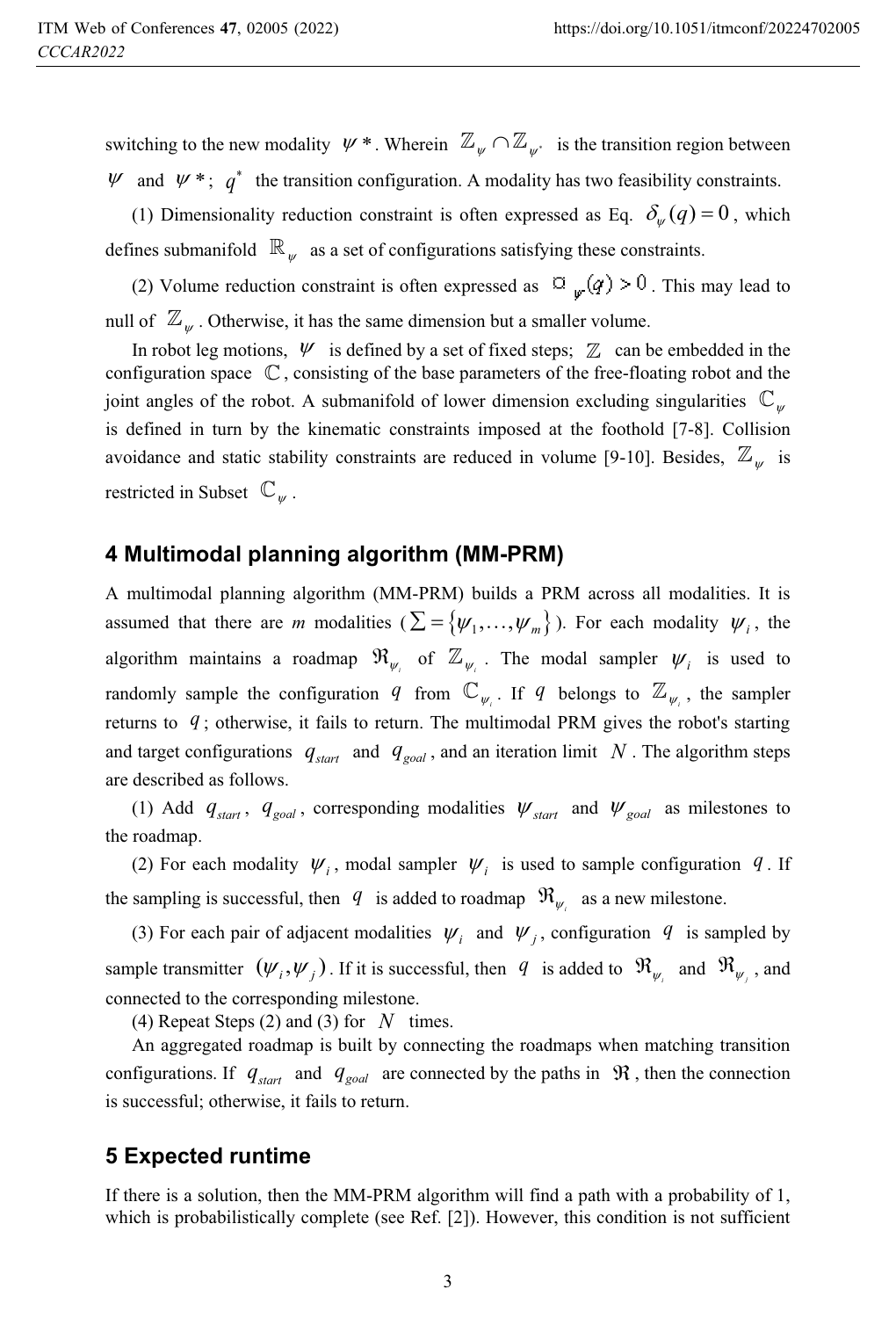to guarantee the bounded average runtime. For example, if the probability of failure in *N* iterations is  $1/N$ , then the expected runtime is infinite. Since MM-PRM is exponentially convergent, the number of iterations to find a solution has a finite expected value and variance.

The expected runtime of MM-PRM is restricted with the worst behavior. Random variable  $N_w$  is denoted as the number of iterations at which MM-PRM terminates under the worst behavior. In MM-PRM, the failure probability  $e^{-dn}$  has a tight bound; the cumulative distribution function of  $N_W$  can be expressed as  $\max\left\{0, 1 - ce^{-dn}\right\}$ . If  $N \leq \log c/d$ , then  $ce^{-dn}$  is not less than 1. Therefore, the probability of  $N_w \leq \log c/d$  is zero. For simplicity,  $\log c/d$  is assumed as an integer. If *N* is larger than  $\log c/d$ , the boundary decreases geometrically. Therefore,  $N_w - \log c/d$ can be defined as random variable  $X$ . For  $X$ , the geometric probability accumulation function is  $e^{-dx}$ ; the expected value  $E[X] = 1(1 - e^{-d})$ . Therefore, the expected number of iterations is bounded.

$$
E[N] \le E[N_W] = \log c/d + 1(1 - e^{-d})
$$
 (1)

The expected runtime is limited. The definition of variance is applied to obtain Eq. (2), thus restricting the variance in runtime.

$$
Var(N) = E[N^2] - E[N]^2
$$
  
\n
$$
\leq E[N^2] \leq E[N_W^2]
$$
\n(2)

Let  $N_0 = \log c/d$ .  $E\left[N_w^2\right]$  is expressed as follows.

$$
E[N_W^2] = \sum_{N=N_0+1}^{\infty} N^2 e^{-d(N-N_0)}
$$
  
= 
$$
\sum_{N=1}^{\infty} (N+N_0)^2 e^{-dN}
$$
  
= 
$$
\sum_{N=1}^{\infty} (N^2 + 2NN_0 + N_0^2) e^{-dN}
$$
  
= 
$$
\sum_{N=1}^{\infty} N^2 e^{-dN} + 2N_0 \sum_{N=1}^{\infty} N e^{-dN}
$$
  
+ 
$$
N_0^2 \sum_{N=1}^{\infty} e^{-dN}
$$
 (3)

First summation  $E[X^2]$  in Eq. (3) is calculated to obtain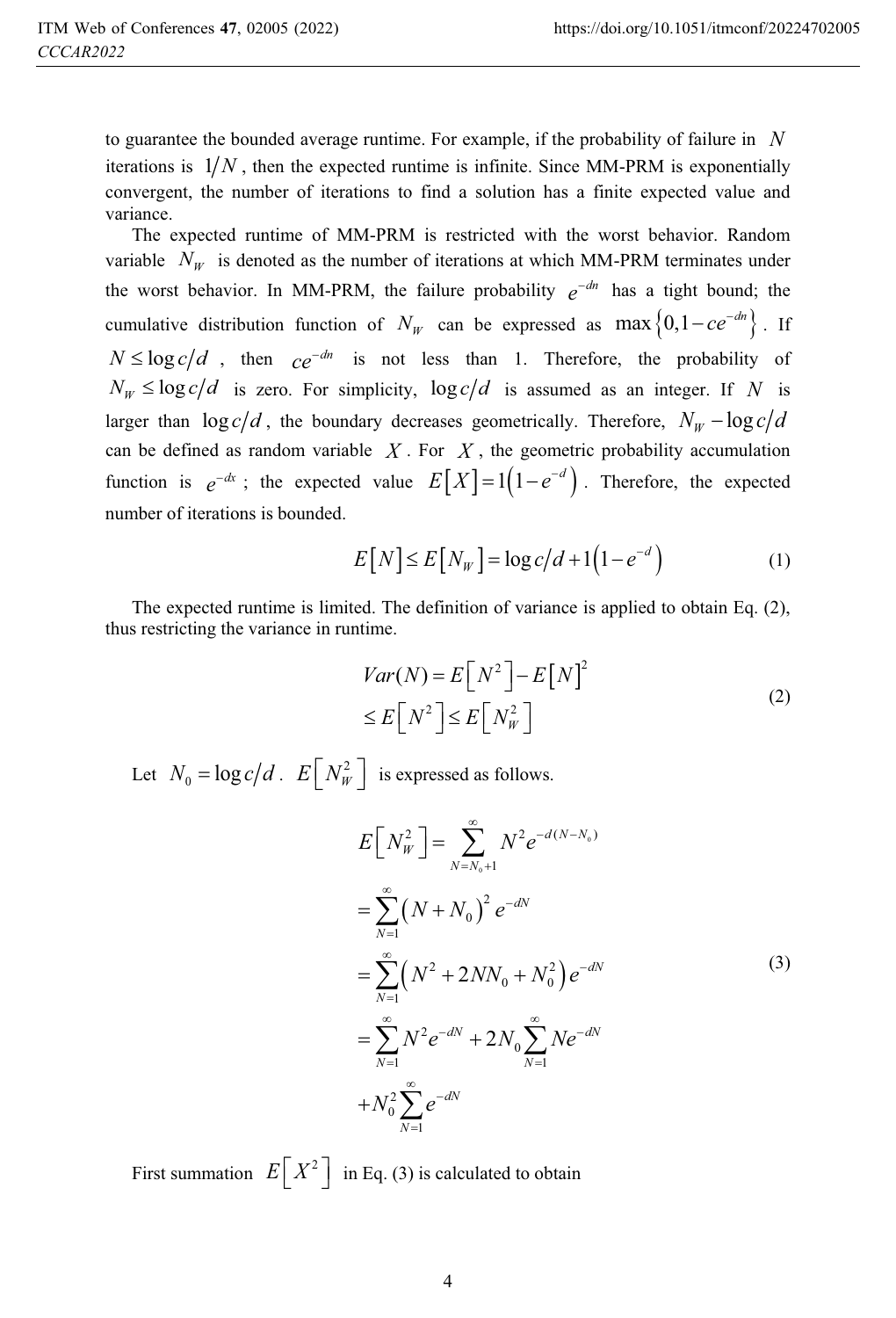$$
E[X^{2}] = Var(X) + E[X]^{2}
$$
  
= 
$$
\frac{e^{-d}}{(1 - e^{-d})^{2}} + \frac{1}{(1 - e^{-d})^{2}}
$$
 (4)

The second summation in Eq. (3) is equal to  $E[X] = 1/(1-e^{-d})$ ; the third summation is 1. These values in Eq. (3) are substituted to obtain the boundary of  $Var(N)$  after some additional operations.

$$
Var(N) \le \frac{e^{-d}}{(1 - e^{-d})^2} + \left(\frac{1}{(1 - e^{-d})} + \frac{\log c}{d}\right)^2 \tag{5}
$$

# **6 Simulation**

The robot moves in the three-dimensional space (see Fig. 1). However, it only moves in the two-dimensional plane of the cube due to obstacles. The cube provides four surfaces to the configuration space (the rest do not belong to the space), where there are two rectangular barriers to form a narrow channel.



**Fig. 1.** 3D motion space of the robot.

Fig. 2 shows the runtime of PRM and MM-PRM at different modalities. It is found that MM-PRM has smaller runtime than PRM in different modes.



**Fig. 2.** Runtime of PRM and MM-PRM in different modes.